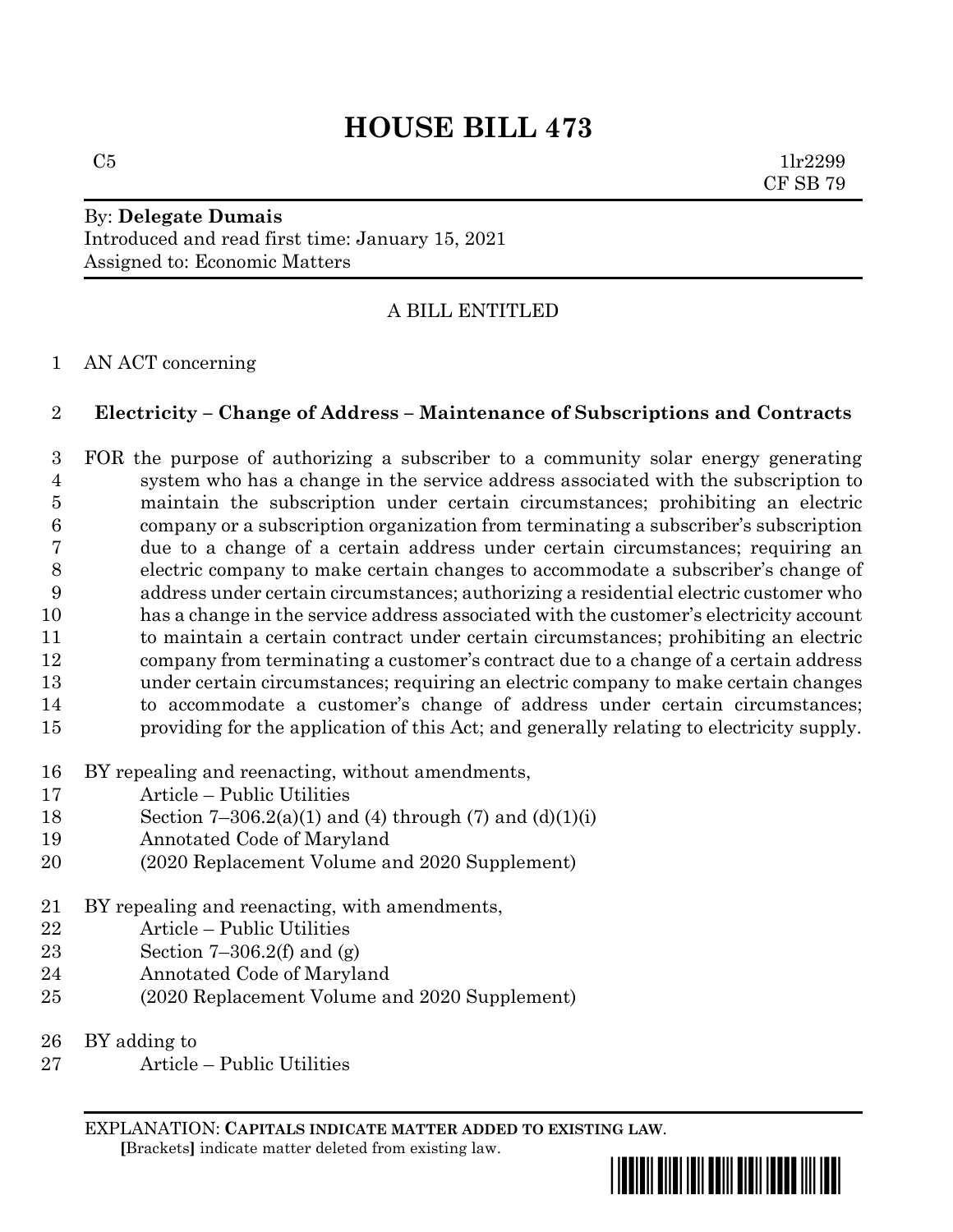### **HOUSE BILL 473**

| $\mathbf{1}$<br>$\overline{2}$<br>$\boldsymbol{3}$ | Section 7-312<br>Annotated Code of Maryland<br>(2020 Replacement Volume and 2020 Supplement)                                                                                                                                                                                                                                               |                                                                                                                                                  |
|----------------------------------------------------|--------------------------------------------------------------------------------------------------------------------------------------------------------------------------------------------------------------------------------------------------------------------------------------------------------------------------------------------|--------------------------------------------------------------------------------------------------------------------------------------------------|
| 4<br>5                                             | SECTION 1. BE IT ENACTED BY THE GENERAL ASSEMBLY OF MARYLAND,<br>That the Laws of Maryland read as follows:                                                                                                                                                                                                                                |                                                                                                                                                  |
| $\boldsymbol{6}$                                   |                                                                                                                                                                                                                                                                                                                                            | <b>Article - Public Utilities</b>                                                                                                                |
| 7                                                  | $7 - 306.2.$                                                                                                                                                                                                                                                                                                                               |                                                                                                                                                  |
| 8                                                  | (a)<br>(1)                                                                                                                                                                                                                                                                                                                                 | In this section the following words have the meanings indicated.                                                                                 |
| 9<br>10                                            | (4)<br>Pilot Program.                                                                                                                                                                                                                                                                                                                      | "Program" means the Community Solar Energy Generating Systems                                                                                    |
| 11                                                 | (5)                                                                                                                                                                                                                                                                                                                                        | "Subscriber" means a retail customer of an electric company that:                                                                                |
| 12<br>13                                           | system; and                                                                                                                                                                                                                                                                                                                                | (i)<br>holds a subscription to a community solar energy generating                                                                               |
| 14<br>15                                           |                                                                                                                                                                                                                                                                                                                                            | has identified one or more individual meters or accounts to which<br>(ii)<br>the subscription shall be attributed.                               |
| 16                                                 | (6)                                                                                                                                                                                                                                                                                                                                        | "Subscriber organization" means:                                                                                                                 |
| 17<br>18                                           | generating system; or                                                                                                                                                                                                                                                                                                                      | (i)<br>a person that owns or operates a community solar energy                                                                                   |
| 19<br>20                                           | generating system.                                                                                                                                                                                                                                                                                                                         | the collective group of subscribers of a community solar energy<br>(ii)                                                                          |
| 21<br>22                                           | (7)                                                                                                                                                                                                                                                                                                                                        | "Subscription" means the portion of the electricity generated by a<br>community solar energy generating system that is credited to a subscriber. |
| $23\,$<br>24                                       | (d)<br>(1)                                                                                                                                                                                                                                                                                                                                 | The Commission shall establish a pilot program for a Community<br>(i)<br>Solar Energy Generating System Program.                                 |
| $25\,$<br>26<br>$27\,$<br>28                       | Subject to regulations or orders of the Commission, a contract relating<br>(f)<br>(1)<br>to a community solar energy generating system or subscriber organization that is entered<br>into during the pilot program shall remain in effect according to the terms of the contract,<br>including after the termination of the pilot program. |                                                                                                                                                  |
| 29                                                 | (9)                                                                                                                                                                                                                                                                                                                                        | THIS PARAGRAPH APPLIES TO ELECTRIC COMPANIES.<br>(1)                                                                                             |

 **(2) (I) THIS PARAGRAPH APPLIES TO ELECTRIC COMPANIES, ELECTRIC COOPERATIVES, AND MUNICIPAL UTILITIES THAT PARTICIPATE IN THE PROGRAM.**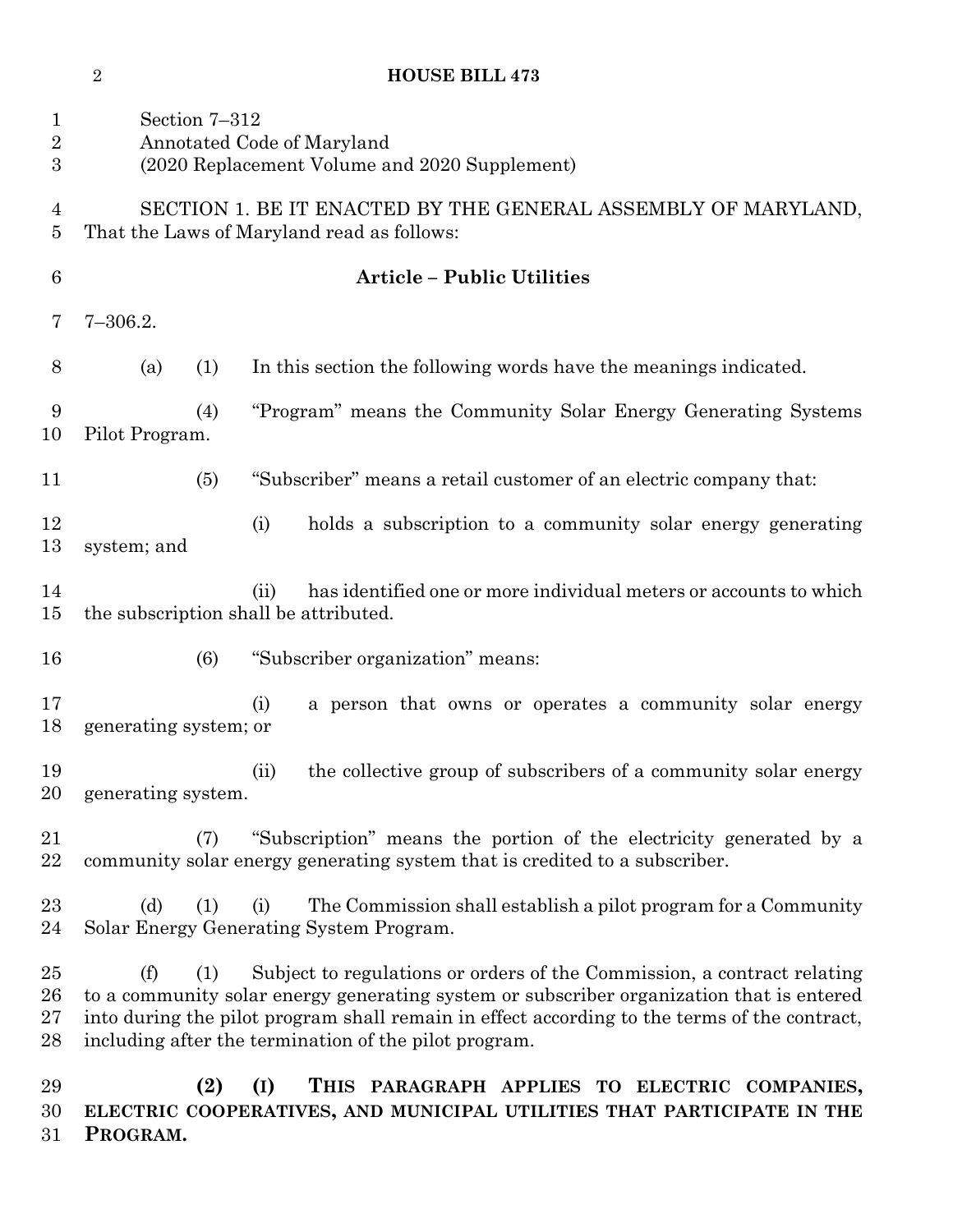**(II) A SUBSCRIBER WHO HAS A CHANGE IN THE SERVICE ADDRESS ASSOCIATED WITH THE SUBSCRIBER'S SUBSCRIPTION MAY MAINTAIN THE SUBSCRIPTION FOR THE NEW ADDRESS IF THE NEW ADDRESS IS WITHIN THE SAME ELECTRIC TERRITORY AS THE OLD ADDRESS.**

 **(III) AN ELECTRIC COMPANY OR A SUBSCRIBER ORGANIZATION MAY NOT TERMINATE A SUBSCRIBER'S SUBSCRIPTION DUE TO A CHANGE OF ADDRESS FOR THE SERVICE ADDRESS ASSOCIATED WITH THE SUBSCRIPTION IF THE REQUIREMENTS UNDER SUBPARAGRAPH (II) OF THIS PARAGRAPH ARE MET.**

# **(IV) AN ELECTRIC COMPANY SHALL MAKE ANY CHANGES NECESSARY TO ACCOMMODATE A SUBSCRIBER'S CHANGE OF ADDRESS ON NOTIFICATION BY A SUBSCRIBER ORGANIZATION.**

 **(G) [**(2)**]** After termination of the pilot program, in accordance with the operational and billing requirements in subsection (d) of this section:

 **[**(i)**] (1)** a subscriber organization may continue the operation of a community solar energy generating system that began operation during the pilot program, including the creation and trading of subscriptions; and

 **[**(ii)**] (2)** in accordance with the tariffs established under subsection (e)(2) of this section, an electric company shall continue to facilitate the operation of a community solar energy generating system that began operation during the pilot program.

 **[**(g)**] (H)** The cumulative installed nameplate capacity under the pilot program shall count toward the overall limitation of 1,500 megawatts for all net metering projects 23 in § 7-306(d) of this subtitle.

**7–312.**

 **(A) THIS SECTION APPLIES TO ELECTRIC COMPANIES, ELECTRIC COOPERATIVES, AND MUNICIPAL UTILITIES THAT OFFER CUSTOMER CHOICE FOR COMPETITIVE ELECTRICITY SUPPLY UNDER SUBTITLE 5 OF THIS TITLE.**

 **(B) A RESIDENTIAL ELECTRIC CUSTOMER WHO HAS A CHANGE IN THE SERVICE ADDRESS ASSOCIATED WITH THE CUSTOMER'S ELECTRICITY ACCOUNT MAY MAINTAIN THE CUSTOMER'S COMPETITIVE ELECTRICITY SUPPLY CONTRACT FOR THE NEW ADDRESS IF THE NEW ADDRESS IS WITHIN THE SAME ELECTRIC TERRITORY AS THE OLD ADDRESS.**

 **(C) AN ELECTRIC COMPANY MAY NOT TERMINATE A CUSTOMER'S CONTRACT DUE TO A CHANGE OF ADDRESS FOR THE SERVICE ADDRESS ASSOCIATED**